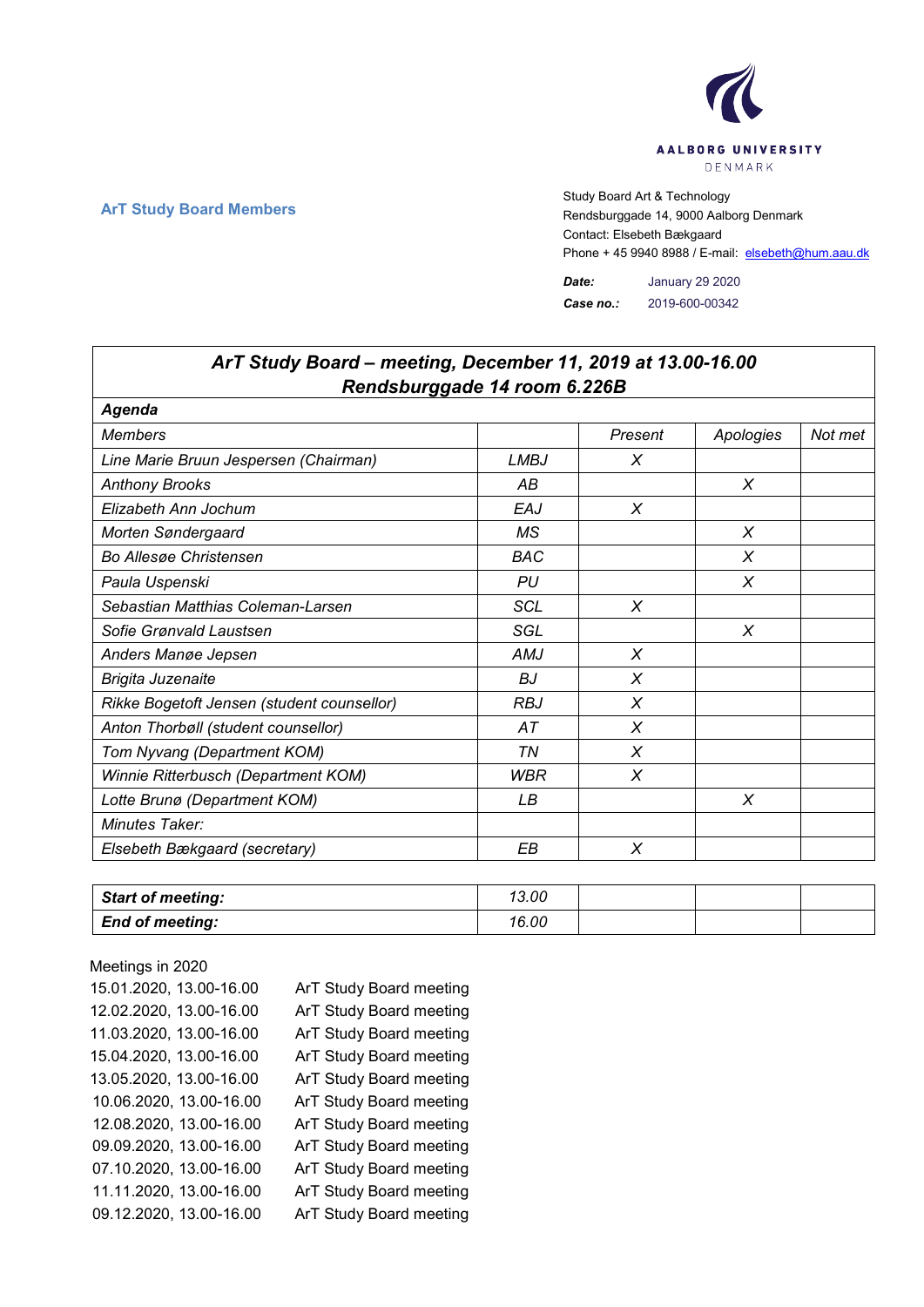| Items: |                                                                                                                                                                                                                                                                                                                                                                                                                                                                                                                                                                                       |
|--------|---------------------------------------------------------------------------------------------------------------------------------------------------------------------------------------------------------------------------------------------------------------------------------------------------------------------------------------------------------------------------------------------------------------------------------------------------------------------------------------------------------------------------------------------------------------------------------------|
| 1.     | Approval of Agenda 11.12.2019                                                                                                                                                                                                                                                                                                                                                                                                                                                                                                                                                         |
|        | Approved.                                                                                                                                                                                                                                                                                                                                                                                                                                                                                                                                                                             |
| 2.     | News:                                                                                                                                                                                                                                                                                                                                                                                                                                                                                                                                                                                 |
| 2.a.   | <b>Chair of Study Board (LMBJ)</b>                                                                                                                                                                                                                                                                                                                                                                                                                                                                                                                                                    |
|        | Study board election:<br>Students: Sebastian Matthias Coleman-Larsen, Anders Manøe Jepsen, Bojana Kruscic, Sofie Grønvald<br>Laustsen                                                                                                                                                                                                                                                                                                                                                                                                                                                 |
|        | VIP: Elizabeth Ann Jochum, Line Marie Bruun Jespersen, Markus Löchtefeld, Morten Søndergaard                                                                                                                                                                                                                                                                                                                                                                                                                                                                                          |
|        | Chair person and vice chairperson to be found at the meeting in February.                                                                                                                                                                                                                                                                                                                                                                                                                                                                                                             |
| 2.b.   | <b>Students:</b>                                                                                                                                                                                                                                                                                                                                                                                                                                                                                                                                                                      |
|        | Teacher of the year: Anca-Simona Horvath has been nominated as teacher of the year.                                                                                                                                                                                                                                                                                                                                                                                                                                                                                                   |
| 2.c.   | <b>Student counsellors (RBJ/AT)</b>                                                                                                                                                                                                                                                                                                                                                                                                                                                                                                                                                   |
|        | 28th of February 2020 is the date for Open House.                                                                                                                                                                                                                                                                                                                                                                                                                                                                                                                                     |
| 2.d.   | The Department (TN/WBR)                                                                                                                                                                                                                                                                                                                                                                                                                                                                                                                                                               |
|        | No news.                                                                                                                                                                                                                                                                                                                                                                                                                                                                                                                                                                              |
| 3.     | Semester guides (discussion/approval) (LMBJ) (Attachment)                                                                                                                                                                                                                                                                                                                                                                                                                                                                                                                             |
|        | ArT <sub>2</sub>                                                                                                                                                                                                                                                                                                                                                                                                                                                                                                                                                                      |
|        | EAJ asked about literature - number of pages?<br>LMBJ: The rule of thumb is 100 pages per ECTS - but this is not a hard number. For text-based<br>courses it is an excellent rule of thumb (5 ECTS = 500 pages). It is up to the study board to decide.<br>The semester guide will be in Danish.<br>The workshops are part of artistic and academic methodology.<br>History of Art and Technology: Text missing.<br>Anca-Simona Horvath is head coordinator on this semester. LMBJ has been sitting in on planning.<br>The semester guide was approved. Minor corrections to be made. |
|        | ArT4                                                                                                                                                                                                                                                                                                                                                                                                                                                                                                                                                                                  |
|        | Brian Bemman is coordinating ArT4. The theme is sustainability (UN sustainability goals).<br>1 ECTS module to be added to the semester guide: Interaction Spaces in Art and Technology to<br>frame the semester theme.<br>Artistic and academic methodology IV: There seems to be an overlap to the course performance<br>technology on course on 6 <sup>th</sup> semester (SoundScapes). There has to be a clearer difference. LMBJ<br>will talk to Tony Brooks about distinctly separating the two courses.                                                                         |
|        | Digital Representation: A proper description and content is missing. LMBJ will contact Peter Skotte.<br>Art in context II: Literature is 400 pages - Additional literature will be moved to primary literature.                                                                                                                                                                                                                                                                                                                                                                       |
|        | International collaboration: Does not meet the criteria as specified in the study guide. The assign-<br>ment does not demonstrate the learning goals. Free study activities should not be in here.                                                                                                                                                                                                                                                                                                                                                                                    |
|        | There needs to be 10 lectures or workshops (teaching activities). This course is not approved. Add<br>4 lectures.                                                                                                                                                                                                                                                                                                                                                                                                                                                                     |
|        | Network methods for collaborations. Student presentation to be project based and include fundrais-<br>ing.<br>Approved with above mention corrections.                                                                                                                                                                                                                                                                                                                                                                                                                                |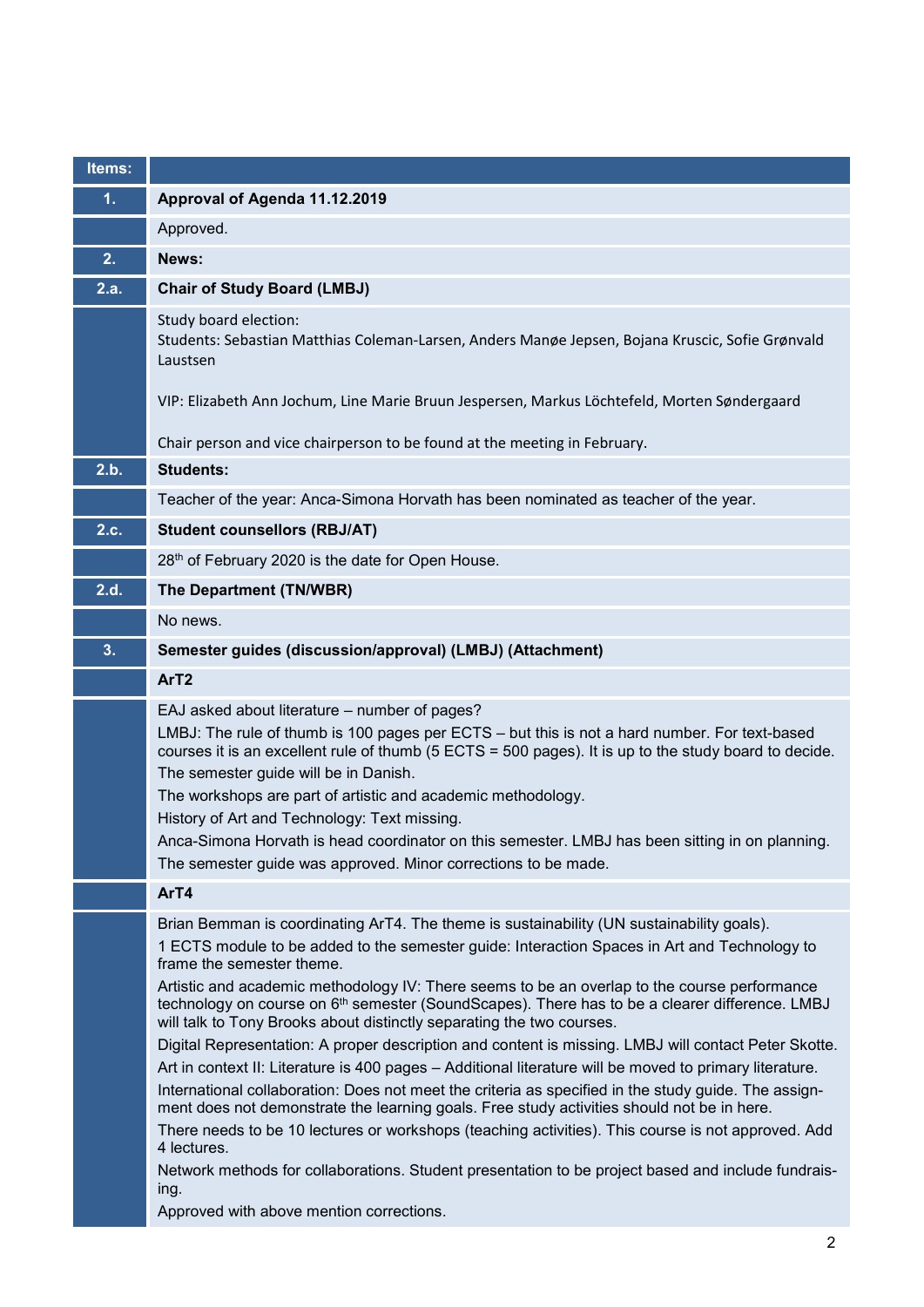|    | ArT6                                                                                                                                                                                                                                                                                            |
|----|-------------------------------------------------------------------------------------------------------------------------------------------------------------------------------------------------------------------------------------------------------------------------------------------------|
|    | BAC and EAJ are coordination ArT6 together.<br>BA project: A list of potential projects will be made available before Christmas.<br>A small description of the set up is missing.                                                                                                               |
|    | The lay-out is different – this will be corrected so it is in accordance with the template. Punctuation<br>will be corrected.                                                                                                                                                                   |
|    | Artistic and academic methodology: A little more content to be added for each lecture.<br>Performance technology II:                                                                                                                                                                            |
|    | Lecture 1 and 2: Students to prepare a discussion – this should be described more precisely.<br>Lecture 3+4: There is a quote and a description – but what lecture does this apply for?                                                                                                         |
|    | No page numbers in literature list.                                                                                                                                                                                                                                                             |
|    | EAJ: Could these lectures be converted into a workshop (to eliminate the reading)? We are not<br>obliged to offer this course, so we could recommend that it is a more applied workshop (with super-<br>vision). There is overlap between 4 <sup>th</sup> and 6 <sup>th</sup> semester courses. |
|    | "Performing mixed reality" by Steve Benford is fitting on mixed reality technology and not this<br>course.                                                                                                                                                                                      |
|    | SoundScapes is 20 years old and not state of the art: There must be more recent examples.<br>LMBJ will talk to AB.                                                                                                                                                                              |
|    | Play and event: Same as last year. Had very good evaluations.                                                                                                                                                                                                                                   |
|    | EAJ has reservations as to the literature.                                                                                                                                                                                                                                                      |
|    | Entrepreneurship: Jesper Sort<br>To be scheduled later in the semester. Another event with guests is in the pipeline as an add on -<br>for all semesters.                                                                                                                                       |
|    | Artistic and academic methodology: BAC to look at arts-based research and make sure that this is<br>the next step (this is almost identical).<br>Approved with above mention corrections.                                                                                                       |
|    |                                                                                                                                                                                                                                                                                                 |
| 4. | <b>Study Program 2020 (Attachment)</b>                                                                                                                                                                                                                                                          |
|    | LMBJ submitted the comments from Uddannelsesjura.                                                                                                                                                                                                                                               |
|    | Offered electives to appear from the study program.<br>Theory of science and scientific methods to be put in §18                                                                                                                                                                                |
|    | BA-project max. 20 ECTS                                                                                                                                                                                                                                                                         |
|    | The study board discussed solutions:                                                                                                                                                                                                                                                            |
|    | a. BA= 20 ECTS. No courses inside the project module. Form a 5 ECTS course – creates an ex-<br>tra exam and a risk of overlapping.                                                                                                                                                              |
|    | b. Move something back up but then we struggle with the confrontations hours.                                                                                                                                                                                                                   |
|    | Arts-based research moving to 6 <sup>th</sup> semester and multimedia programming to become a 10<br>C.<br>ECTS course on 5 <sup>th</sup> semester.                                                                                                                                              |
|    | Suggested text about teaching methods to be entered in §17 as a general formulation. Lærerfeed-<br>back to be changed to underviserfeedback.                                                                                                                                                    |
|    | The study board discussed electives on other studies, e.g. digital methods.                                                                                                                                                                                                                     |
|    | It was decided that LMBJ and TN would hold a meeting to find a solution re. the BA-project and this<br>will be forwarded to the study board.                                                                                                                                                    |